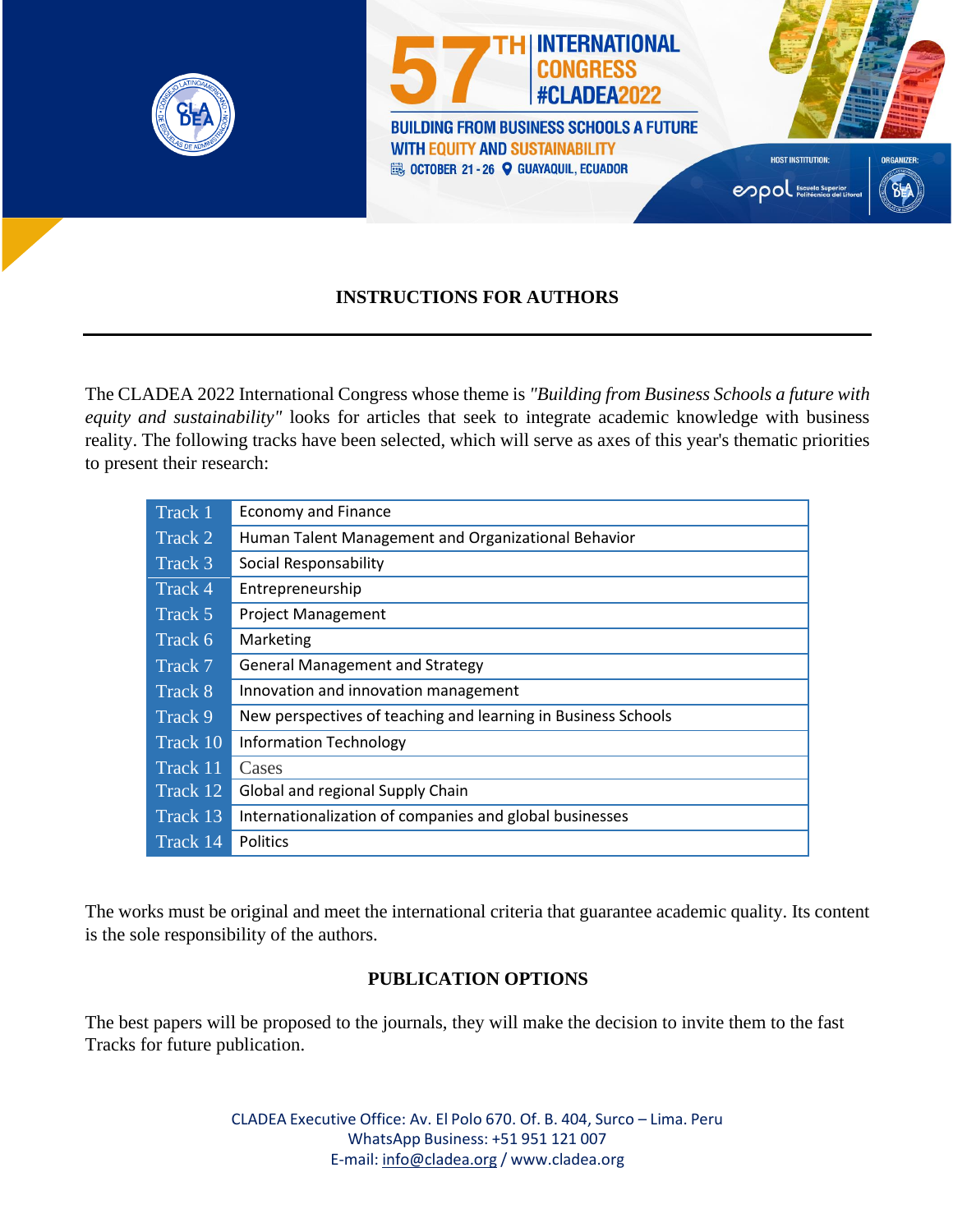

For the 57th CLADEA Annual International Congress, we have the following associated magazines.

- Journal of Economic, Finance and Administration, JEFAS
- Academia Revista Latinoamericana de Administración, ARLA  $\ddot{\phantom{a}}$
- Revista Estudios Gerenciales
- Digital Economy and Innovation Journal, ESIC
- The Bottom Line Journal, TBL
- Revista de Administración de Empresas, RAE
- Revista Ibero-Americana de Estratégia, RIAE
	- Brazilian Administration Review, BAR
	- Journal of Business Research, JBR  $\ddot{\phantom{0}}$
	- Revista Brasileira de Gestão de Negócios, RBGN
	- Revista Gestão & Tecnologia, G&T
	- Journal Technology Analysis & Strategic Management, TASM.  $\ddot{\phantom{a}}$

If the author(s) are interested in these options, their article should not be in the process of being published in another journal. This must be indicated on the registration form.

#### **NATURE OF THE TRACK (Del 1 al 14)**

Solo los siguientes tipos de artículos serán considerados como científicos:

- Artículos teóricos: son desarrollo de conceptos, revisión de literatura con identificación de brechas o análisis crítico. Este documento presenta los resultados de una investigación en la que se han analizado y sistematizado varias publicaciones. Dicha investigación debe incluir uno de los temas de seguimiento solicitados para dar cuenta del progreso, las críticas o las tendencias. Una de sus principales características es que presentan una cuidadosa bibliografía de al menos 50 referencias.
- Artículo con aplicaciones metodológicas: en este artículo, se apoyan, explican y muestran las nuevas prácticas para el estudio de un fenómeno particular. Este tipo de investigación incluye tanto aspectos teóricos como prácticos.
- Artículo de investigación empírica: este documento muestra en detalle los resultados originales de los proyectos de investigación y responde las preguntas desde un campo o pista.
- El tipo de artículo debe ser indicado cuando es enviado.

CLADEA Executive Office: Av. El Polo 670. Of. B. 404, Surco – Lima. Peru WhatsApp Business: +51 951 121 007 E-mail: [info@cladea.org](mailto:info@cladea.org) / [www.cladea.org](http://www.cladea.org/)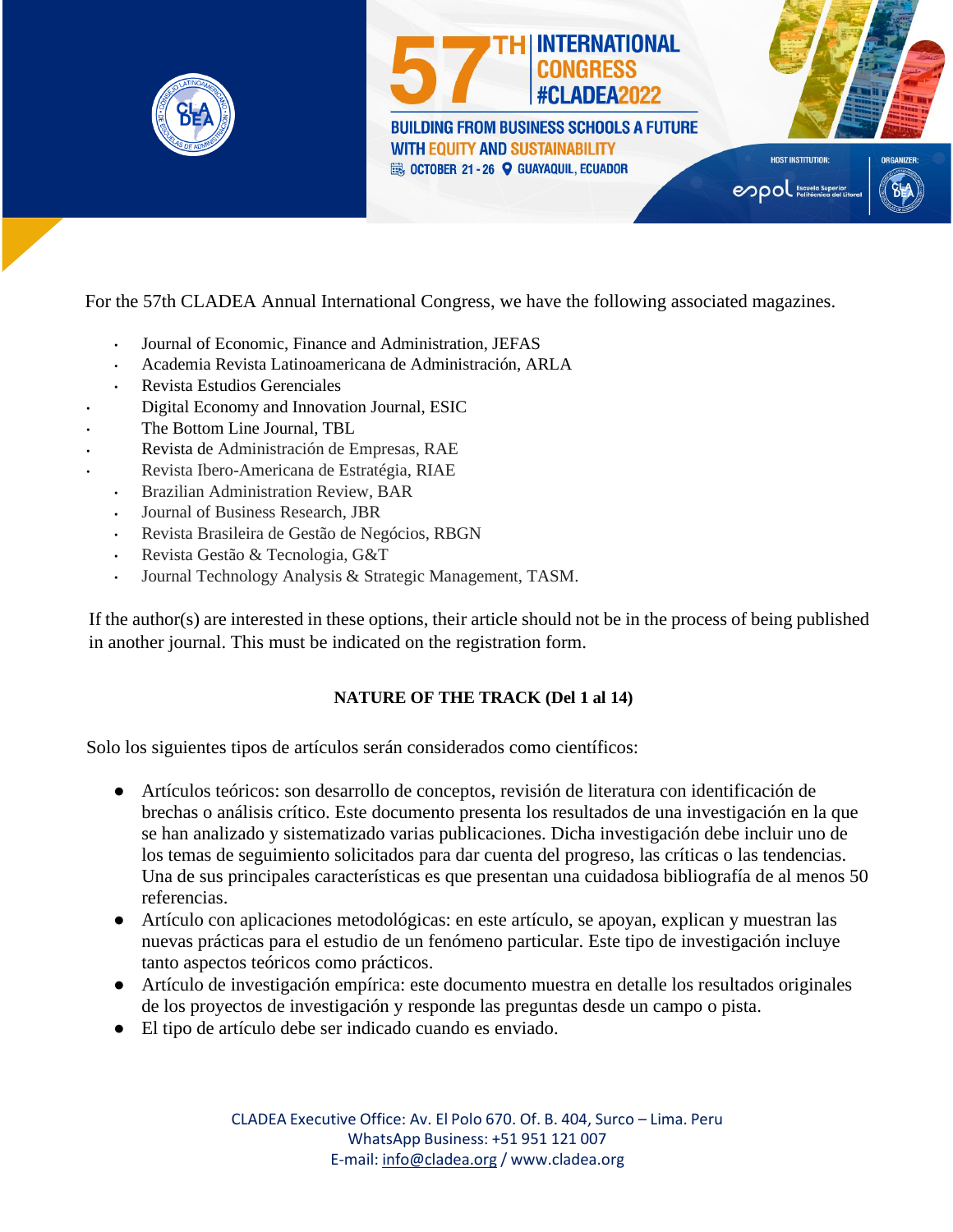

# **INTERNATIONAL** #CLADEA2022 **BUILDING FROM BUSINESS SCHOOLS A FUTURE WITH EQUITY AND SUSTAINABILITY**

**EU OCTOBER 21 - 26 Q GUAYAQUIL, ECUADOR** 

enpol Escuela Superior

**HOST INSTITUTION** 



## **FORM'S ASPECTS**

- Upload the PDF file.
- The article/paper can be written in Spanish, English or Portuguese.
- The limit is 4 authors per article.
- Use line spacing "1.5".
- A4 paper size.
- Pages must be numbered by Word, not manually.
- Section titles will be centered in Times 12 bold and capitalized, single line spacing. Do not number sections or headings. The titles of the subsections will be written with Times 12, italics. Example:

|                       | <b>TITLE 1</b> |  |
|-----------------------|----------------|--|
| Subtitle second level |                |  |
|                       | TITLE 2        |  |

- The tables and figures will be placed in the body of the article and not at the end. All tables and figures should be numbered sequentially, and should be referred to by number (and not by location). The titles of the tables should be placed above, while those of the figures should be placed below. "Figures" are defined as all those graphs, maps, diagrams, photographs and any type of illustration. Consider that the article will be worked in black-white and the effects can be worked with contrasts and tones.
- Equations should be numbered consecutively throughout the document and aligned to the right like this:  $(1)$ ,  $(2)$ , etc.
- The way to state numbers is as follows: The way to state figures is as follows: The integer part of the figure will be separated from the decimal part with a comma, not with a point or a space. The comma will only be used to mark decimals, never to mark thousands, as is usually done in English. The four-digit integer figures (from 1000 to 9999) will be written without spaces, without periods and without commas. Integer figures of five digits or more will carry an apostrophe every three digits, counted from right to left.
- If you decide to list your variables (either with Latin or Greek letters) you must use italics. Be careful and watch for consistency in your article.
- Foreign words (with the exception of proper nouns) are in italics.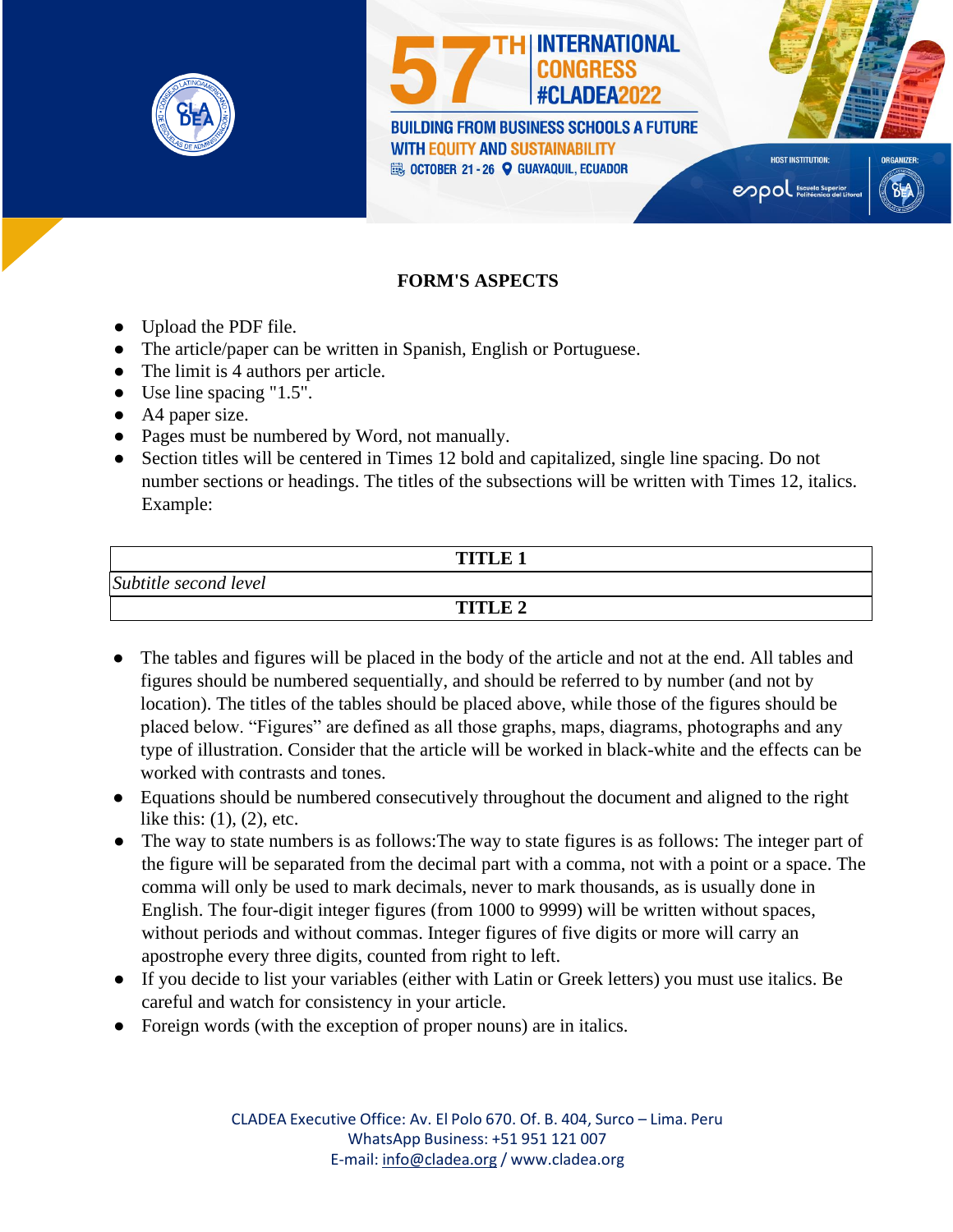



- For the presentation of the text, the rules established in the APA American Psychological Association (6th edition) must be used. Also the reference of texts, including citations, must follow the APA style (American Psychological Association) 6th edition. For more information you can consult:<http://owl.english.purdue.edu/owl/resource/560/01/>
- Footnotes are not allowed.
- Apart from Track 1 (Economics and Finance), footnotes are not allowed.
- To be eligible for the conference, articles must be no longer than eighteen (18) pages, including references.
- Article density is unlimited, but should be approximately 5,000 words (plus charts and graphs).

## **ARTICLE OUTLINE**

Characteristics and content of the first page:

- **Title**. The title of your paper will be written in Times, 16 bold, centered, and with black letters. Henceforth, all text must be in Times 12 font.
- **Do not indicate names, emails or affiliations**. This information will be filled in the registration form.
- **Summary**. It should not exceed 100 words or 2,000 characters.
- **Keywords**. At least one must be indicated, which facilitates the indexing of the article (maximum three). The abstract and keywords are in times 12 letters, bold

Characteristics and content of the rest of the text: Introduction and content

- Main body (preferred) mainly in works of empirical application.
- Theoretical framework / literature review.
- Methodology
- Development of the research (where the results and the main points of the scientific contribution are indicated)
- Final words (conclusion, recommendations, future research, etc.).
- Complete references.
- Appendix or annexes (optional)